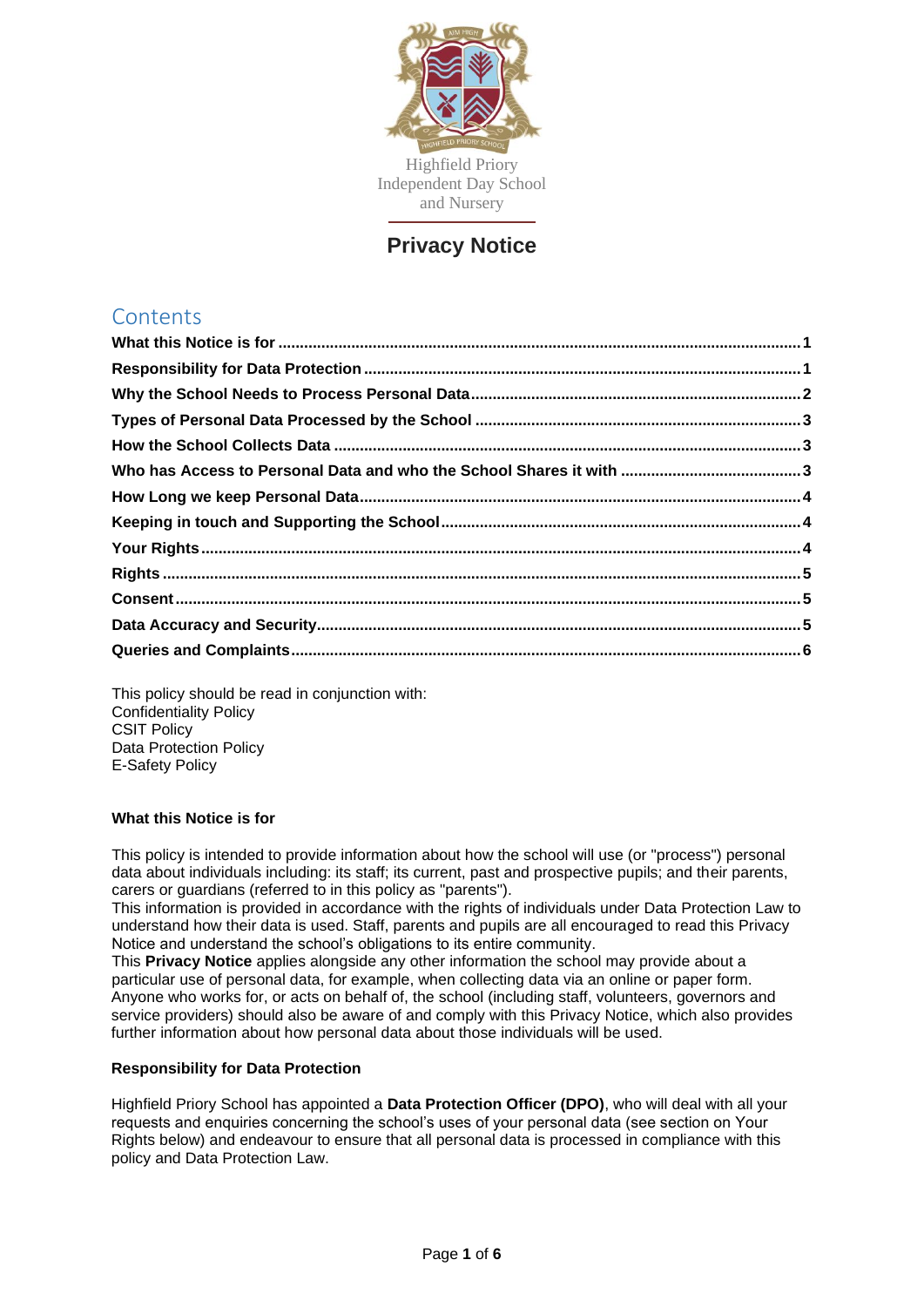## <span id="page-1-0"></span>**Why the School Needs to Process Personal Data**

In order to carry out its ordinary duties to staff, pupils and parents, the school may process a wide range of personal data about individuals (including current, past and prospective staff, pupils or parents) as part of its daily operation.

Some of this activity the school will need to carry out in order to fulfil its legal rights, duties or obligations – including those under a contract with its staff, or parents of its pupils. Other uses of personal data will be made in accordance with the school's legitimate interests, or the legitimate interests of another, provided that these are not outweighed by the impact on individuals, and provided it does not involve special or sensitive types of data.

The school expects that the following uses may fall within that category of its (or its community's) "**legitimate interests**":

- For the purposes of pupil selection (and to confirm the identity of prospective pupils and their parents);
- To provide education services, including musical education, physical training or spiritual development, career services, and extra-curricular activities to pupils, and monitoring pupils' progress and educational needs;
- Maintaining relationships with alumni and the school community, including direct marketing or fundraising activity;
- For the purposes of management planning and forecasting, research and statistical analysis, including that imposed or provided for by law (such as diversity or gender pay gap analysis and taxation records);
- To enable relevant authorities to monitor the school's performance and to intervene or assist with incidents as appropriate;
- To give and receive information and references about past, current and prospective pupils, including relating to outstanding fees or payment history, to/from any educational institution that the pupil attended or where it is proposed they attend; and to provide references to potential employers of past pupils;
- To enable pupils to take part in national or other assessments, and to publish the results of public examinations or other achievements of pupils of the school;
- To safeguard pupils' welfare and provide appropriate pastoral care;
- To monitor (as appropriate) use of the school's IT and communications systems in accordance with the school's IT Acceptable Use Policy;
- To make use of photographic images of pupils in school publications, on the school website and (where appropriate) on the school's social media channels in accordance with the school's policy on taking, storing and using images of children;
- For security purposes, including CCTV in accordance with the school's CCTV policy; and
- Where otherwise reasonably necessary for the school's purposes, including to obtain appropriate professional advice and insurance for the school.

In addition, the school may need to process **special category personal data** (concerning health, ethnicity, religion, biometrics or sexual life) or criminal records information (such as when carrying out DBS checks) in accordance with rights or duties imposed on it by law, including as regards to safeguarding and employment, or from time to time by explicit consent where required. These reasons may include:

- To safeguard pupils' welfare and provide appropriate pastoral (and where necessary, medical) care, and to take appropriate action in the event of an emergency, incident or accident, including by disclosing details of an individual's medical condition where it is in the individual's interests to do so: for example for medical advice, social services, insurance purposes or to organisers of school trips;
- To provide educational services in the context of any special educational needs of a pupil;
- To provide spiritual education in the context of any religious beliefs;
- In connection with employment of its staff, for example DBS checks, welfare or pension plans;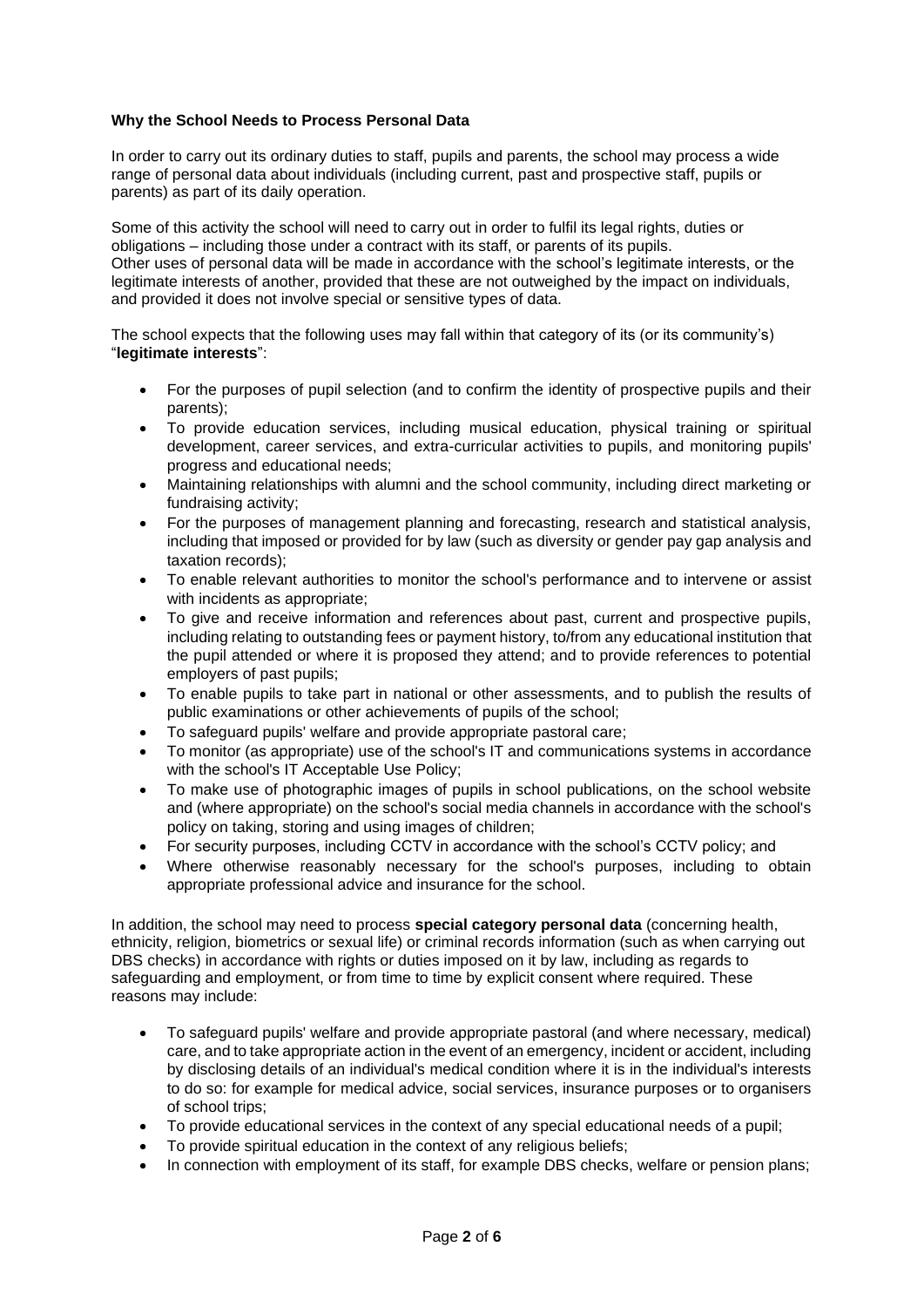- To run any of its systems that operate on biometric data, such as for security and other forms of pupil identification (lockers, lunch etc.); or
- For legal and regulatory purposes (for example child protection, diversity monitoring and health and safety) and to comply with its legal obligations and duties of care.

## <span id="page-2-0"></span>**Types of Personal Data Processed by the School**

This will include by way of example:

- names, addresses, telephone numbers, e-mail addresses and other contact details;
- car details (about those who use our car parking facilities):
- bank details and other financial information, e.g. about parents who pay fees to the school;
- past, present and prospective pupils' academic, disciplinary, admissions and attendance records (including information about any special needs), and examination scripts and marks;
- where appropriate, information about individuals' health, and contact details for their next of kin;
- references given or received by the school about pupils, and information provided by previous educational establishments and/or other professionals or organisations working with pupils; and
- images of pupils (and occasionally other individuals) engaging in school activities, and images captured by the school's CCTV system (in accordance with the school's policy on taking, storing and using images of children).

#### <span id="page-2-1"></span>**How the School Collects Data**

Generally, the school receives personal data from the individual directly (including, in the case of pupils, from their parents). This may be via a form, or simply in the ordinary course of interaction or communication (such as email or written assessments).

However, in some cases personal data may be supplied by third parties (for example another school, or other professionals or authorities working with that individual).

#### <span id="page-2-2"></span>**Who has Access to Personal Data and who the School Shares it with**

Occasionally, the school will need to share personal information relating to its community with third parties, such as professional advisers (lawyers and accountants) or relevant authorities (HMRC, police or the local authority).

For the most part, personal data collected by the school will remain within the school, and will be processed by appropriate individuals only in accordance with access protocols (i.e. on a 'need to know' basis). Particularly strict rules of access apply in the context of:

- medical records (held and accessed only by the school doctor and appropriate medical staff under his/her supervision, or otherwise in accordance with express consent); and
- pastoral or safeguarding files.

However, a certain amount of any SEN pupil's relevant information will need to be provided to staff more widely in the context of providing the necessary care and education that the pupil requires.

Staff, pupils and parents are reminded that the school is under duties imposed by law and statutory guidance (including **Keeping Children Safe in Education**) to record or report incidents and concerns that arise or are reported to it, in some cases regardless of whether they are proven, if they meet a certain threshold of seriousness in their nature or regularity. This may include file notes on personnel or safeguarding files, and in some cases referrals to relevant authorities such as the LADO or police.

For further information about this, please view the school's Safeguarding Policy.

Finally, in accordance with Data Protection Law, some of the school's processing activity is carried out on its behalf by third parties, such as IT systems, web developers or cloud storage providers. This is always subject to contractual assurances that personal data will be kept securely and only in accordance with the school's specific directions.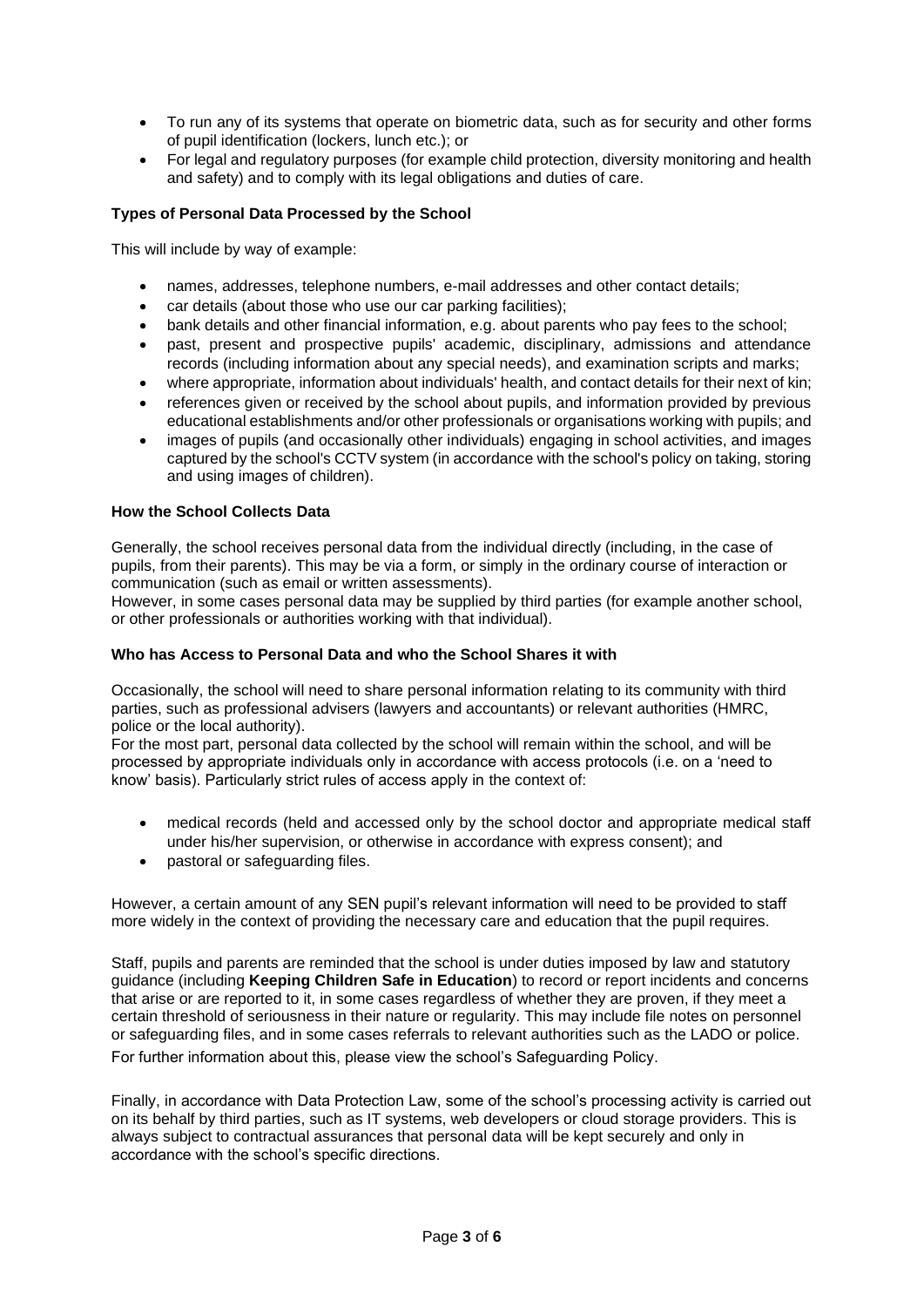## <span id="page-3-0"></span>**How Long we keep Personal Data**

The school will retain personal data securely and only in line with how long it is necessary to keep for a legitimate and lawful reason. Typically, the legal recommendation for how long to keep ordinary staff and pupil personnel files is up to 10 years following departure from the school. However, incident reports and safeguarding files will need to be kept much longer, in accordance with specific legal requirements.

If you have any specific queries about how this policy is applied, or wish to request that personal data that you no longer believe to be relevant is considered for erasure, please contact School Business Manager (SBM) or Data Protection Officer (DPO). However, please bear in mind that the school may have lawful and necessary reasons to hold on to some data.

A DETAILED OUTLINE OF RETENTION PERIODS CAN BE FOUND WITHIN THE SCHOOL'S RETENTION POLICY.

To summarise, pupil files will be held for 25 years after departure from Highfield Priory which is in line with the GDPR and DfE. Staff files will be held for a maximum of 10 years after employment. At the end of these retention periods, all relevant files will be disposed of in a secure manner by authorised personnel.

#### <span id="page-3-1"></span>**Keeping in touch and Supporting the School**

The school will use the contact details of parents, alumni and other members of the school community to keep them updated about the activities of the school, or alumni and parent events of interest, including by sending updates and newsletters, by email and by post. Unless the relevant individual objects, the school may also:

- Share personal data about parents and/or alumni, as appropriate, with organisations set up to help establish and maintain relationships with the school community, such as any parent/staff association, old members/alumni association etc.;
- Contact parents and/or alumni (including via the organisations above) by post and email in order to promote and raise funds for the school and, where appropriate, other worthy causes;
- Should you wish to limit or object to any such use, or would like further information about them, please contact the DPO in writing. You always have the right to withdraw consent, where given, or otherwise object to direct marketing or fundraising. However, the school may need nonetheless to retain some of your details (not least to ensure that no more communications are sent to that particular address, email or telephone number).

#### <span id="page-3-2"></span>**Your Rights**

Individuals have various rights under Data Protection Law to access and understand personal data about them held by the school, and in some cases ask for it to be erased or amended or for the school to stop processing it, but subject to certain exemptions and limitations.

Any individual wishing to access or amend their personal data, or wishing it to be transferred to another person or organisation, should put their request in writing to the DPO or SBM. The school will endeavour to respond to any such written requests as soon as is reasonably practicable and in any event within statutory time-limits, which is one month in the case of requests for access to information. The school will be better able to respond quickly to smaller, targeted requests for information. If the request is manifestly excessive or similar to previous requests, the school may ask you to reconsider or charge a proportionate fee, but only where Data Protection Law allows it. You should be aware that certain data is exempt from the right of access. This may include information which identifies other individuals, or information which is subject to legal professional privilege. The school is also not required to disclose any pupil examination scripts (though examiners' comments may fall to be disclosed), nor any confidential reference given by the school for the purposes of the education, training or employment of any individual.

Pupils can make subject access requests for their own personal data, provided that, in the reasonable opinion of the school, they have sufficient maturity to understand the request they are making (see section Whose Rights below). Indeed, while a person with parental responsibility will generally be expected to make a subject access request on behalf of younger pupils, the information in question is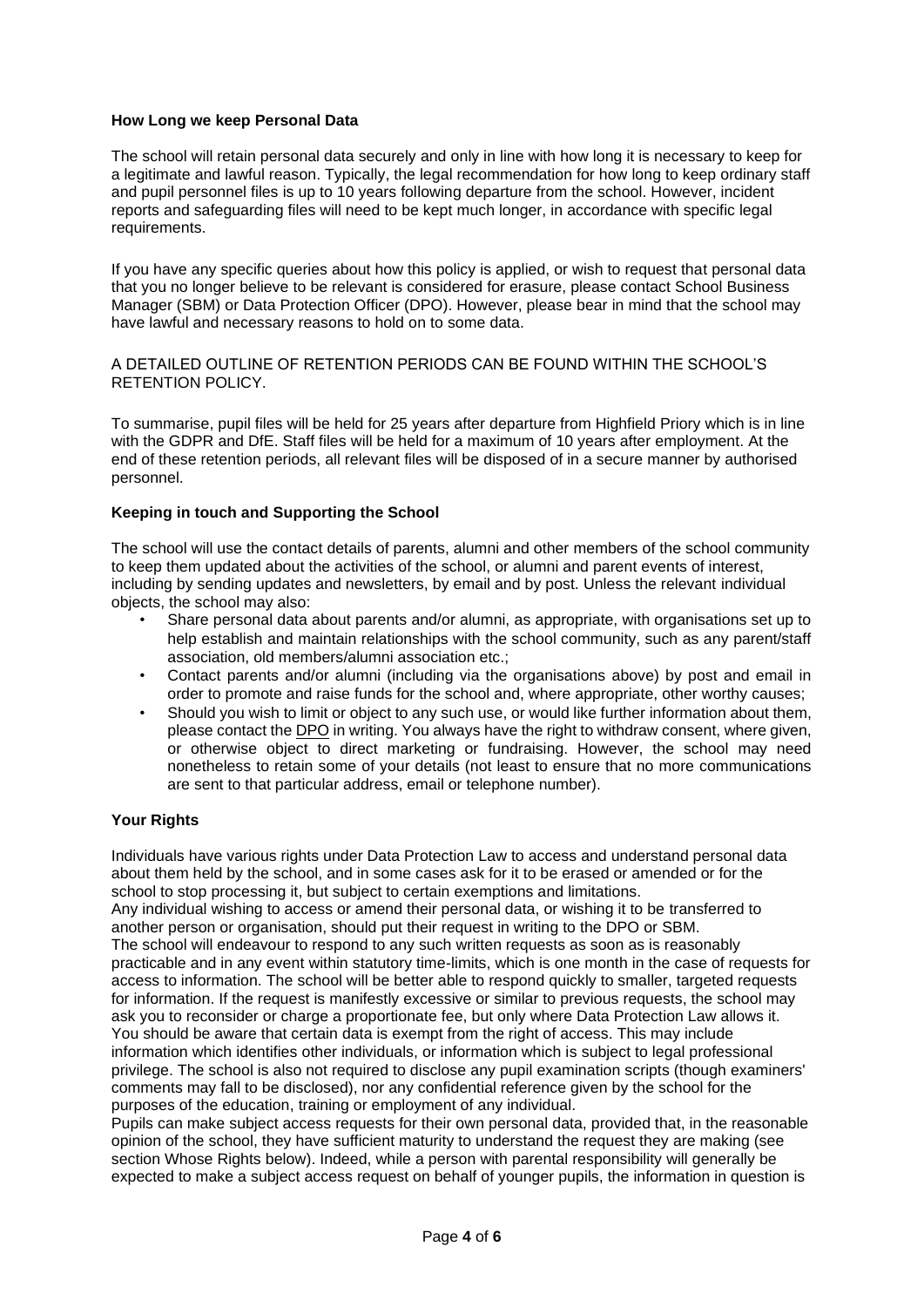always considered to be the child's at law. A pupil of any age may ask a parent or other representative to make a subject access request on his/her behalf, and moreover (if of sufficient age) their consent or authority may need to be sought by the parent. Pupils aged 13 are generally assumed to have this level of maturity, although this will depend on both the child and the personal data requested, including any relevant circumstances at home. Children younger than 13 may be sufficiently mature to have a say in this decision. All subject access requests from pupils will therefore be considered on a case by case basis.

Where the school is relying on consent as a means to process personal data, any person may withdraw this consent at any time (subject to similar age considerations as above). Please be aware however, that the school may have another lawful reason to process the personal data in question even without your consent.

That reason will usually have been asserted under this Privacy Notice or may otherwise exist under some form of contract or agreement with the individual (e.g. an employment or parent contract, or because a purchase of goods, services or membership of an organisation has been requested).

## <span id="page-4-0"></span>**Rights**

The rights under Data Protection Law belong to the individual to whom the data relates. However, the school will often rely on parental consent to process personal data relating to pupils (if consent is required) unless, given the nature of the processing in question, and the pupil's age and understanding, it is more appropriate to rely on the pupil's consent.

Parents should be aware that in such situations they may not be consulted, depending on the interests of the child, the parents' rights at law or under their contract, and all the circumstances.

In general, the school will assume that pupils' consent is not required for ordinary disclosure of their personal data to their parents, e.g. for the purposes of keeping parents informed about the pupil's activities, progress and behaviour, and in the interests of the pupil's welfare, unless, in the school's opinion, there is a good reason to do otherwise.

However, where a pupil seeks to raise concerns confidentially with a member of staff and expressly withholds their agreement to their personal data being disclosed to their parents, the school may be under an obligation to maintain confidentiality unless, in the school's opinion, there is a good reason to do otherwise; for example where the school believes disclosure will be in the best interests of the pupil or other pupils, or if required by law.

Pupils are required to respect the personal data and privacy of others, and to comply with the school's policies e.g. IT Acceptable Use Policy and the school rules. Staff are under professional duties to do the same covered under the relevant staff policy.

## <span id="page-4-1"></span>**Consent**

Where the school is relying on consent as a means to process personal data, any person may withdraw this consent at any time (subject to similar age considerations as above). Please be aware however that the school may have another lawful reason to process the personal data in question even without your consent.

That reason will usually have been asserted under this Privacy Notice, or may otherwise exist under some form of contract or agreement with the individual (e.g. an employment or parent contract, or because a purchase of goods, services or membership of an organisation such as an alumni or parents' association has been requested).

## <span id="page-4-2"></span>**Data Accuracy and Security**

The school will endeavour to ensure that all personal data held in relation to an individual is as up to date and accurate as possible. Individuals must please notify the School Business Manager of any changes to information held about them.

An individual has the right to request that any inaccurate or out-of-date information about them is erased or corrected (subject to certain exemptions and limitations under act): please see above. The school will take appropriate technical and organisational steps to ensure the security of personal data about individuals, including policies around use of technology and devices, and access to school systems. All staff and governors will be made aware of this policy and their duties under Data Protection Law and receive relevant training.